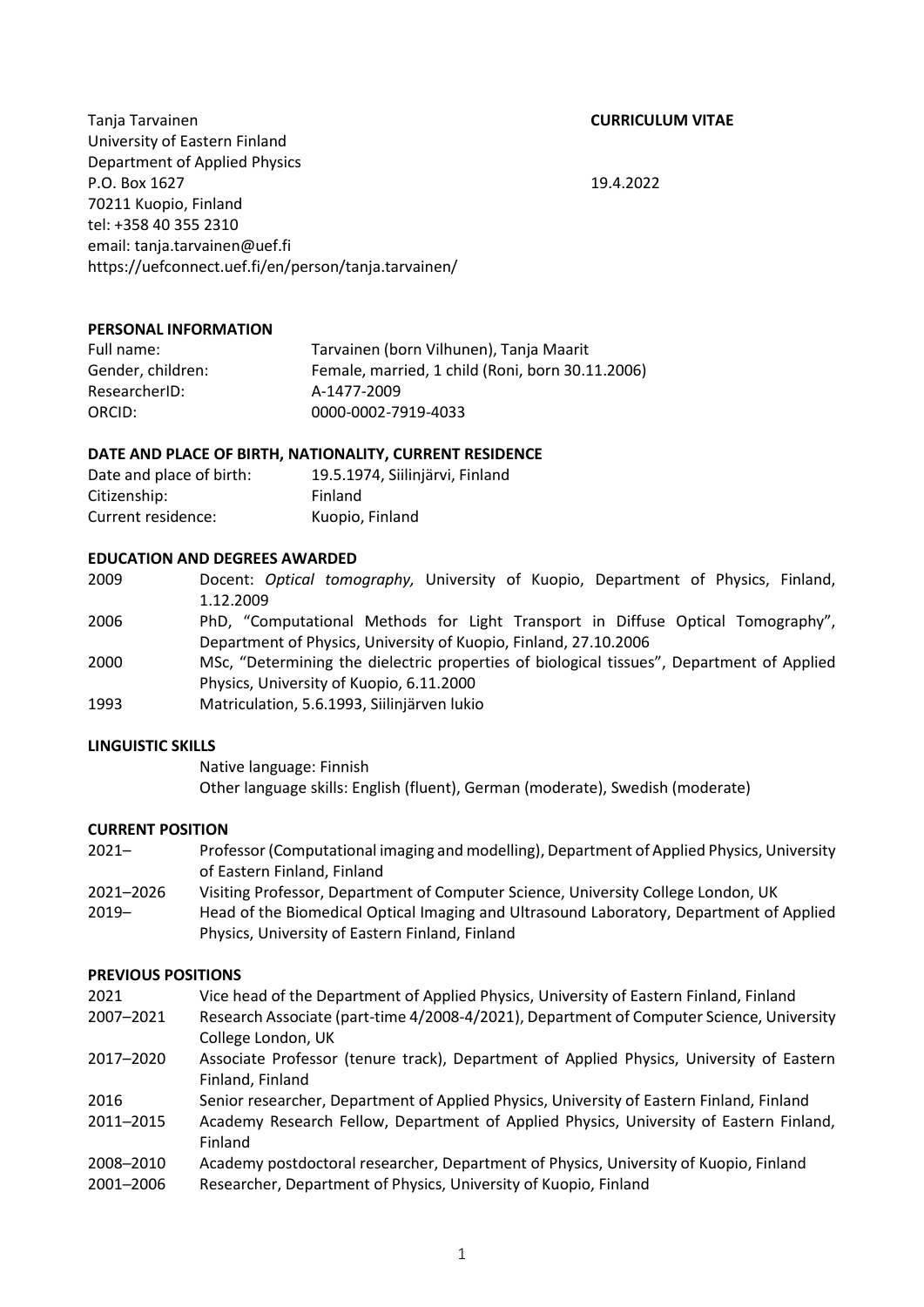# **CAREER BREAKS**

18.11.2006─30.11.2007 Maternity leave (12 months)

## **RESEACRH FUNDING AND GRANTS**

- 2021─2026 ERC CoG, "Quantitative tomography using coupled physics of waves", 2 000 000 €.
- 2018─2025 Academy of Finland, Team leader in the "Centre of Excellence in Inverse Modelling and Imaging", 118 109 € (2018-2020), 94 700 € (2020-2022)
- 2018─2021 Academy of Finland, Consortium PI of the RADDESS Academy Programme project "Nanotheranostics based on light", 349 472 €
- 2017─2021 Jane and Aatos Erkko Foundation, 500 000 € "Quantitative imaging using light and sound".
- 2014─2016 Magnus Ehrnrooth foundation, 60 000 €, "Quantitative photoacoustic tomography".
- 2011─2014 University of Eastern Finland, 270 000 €, strategic funding of the University of Eastern Finland (Innovative Research Initiatives –projects), "Computational methods for quantitative photoacoustic tomography"
- 2011-2015 Academy of Finland, 750 000 €, post and research costs of an Academy Research Fellow, "Modelling and reconstruction in three dimensional optical imaging"
- 2008─2010 Academy of Finland, 189 000 €, postdoctoral research project, "Modelling approaches to the forward and inverse problem of optical tomography**"**
- 2000─ Smaller research and travel grants from various foundations, approximately 40 000 €

## **RESEARCH OUTPUT**

- **Publications** Articles in peer-reviewed international scientific journals: 59 Articles in refereed scientific edited volumes and conference proceedings: 41 Book chapters: 3 Articles in professional journals: 1
- **Software** ValoMC A Monte Carlo software for simulating light transport <https://inverselight.github.io/ValoMC/>

## **Invention disclosures:** 3

## **SUPERVISION OF POSTDOCTORAL FELLOWS, GRADUATE AND UNDERGRADUATE STUDENTS**

**Postdocs** Meghdoot Mozumder (2018-), Jarkko Leskinen (2017-2021), Aleksi Leino (2017-2019), Aki Pulkkinen (2012-2018)

**PhD students** Miika Suhonen "Photoacoustic tomography in a heterogeneous medium", in progress Jonna Kangasniemi "Utilising the radiative transfer equation in optical tomography", in progress

> Teemu Sahlström "Modelling and image reconstruction in photoacoustic tomography", in progress

Eero Koponen "Synthetic schlieren tomography"*,* in progress

Niko Hänninen "Image reconstruction and modelling of uncertainties in quantitative photoacoustic tomography"*,* in progress

Aksel Kaastrup Rasmussen (Technical University of Denmark, secondary supervisor) "Computational Uncertainty Quantification for Hybrid Inverse Problems", in progress

Jenni Tick "Image reconstruction and modelling of uncertainties in photoacoustic tomography", 2019 (Jenni Tick was awarded with the Finnish Inverse Prize for an excellent PhD thesis completed during 2019)

Jussi Toivanen "Thermal tomography", 2016 (Jussi Toivanen's dissertation was awarded "with distinction")

Meghdoot Mozumder "Image reconstruction with error modelling in diffuse optical tomography", 2015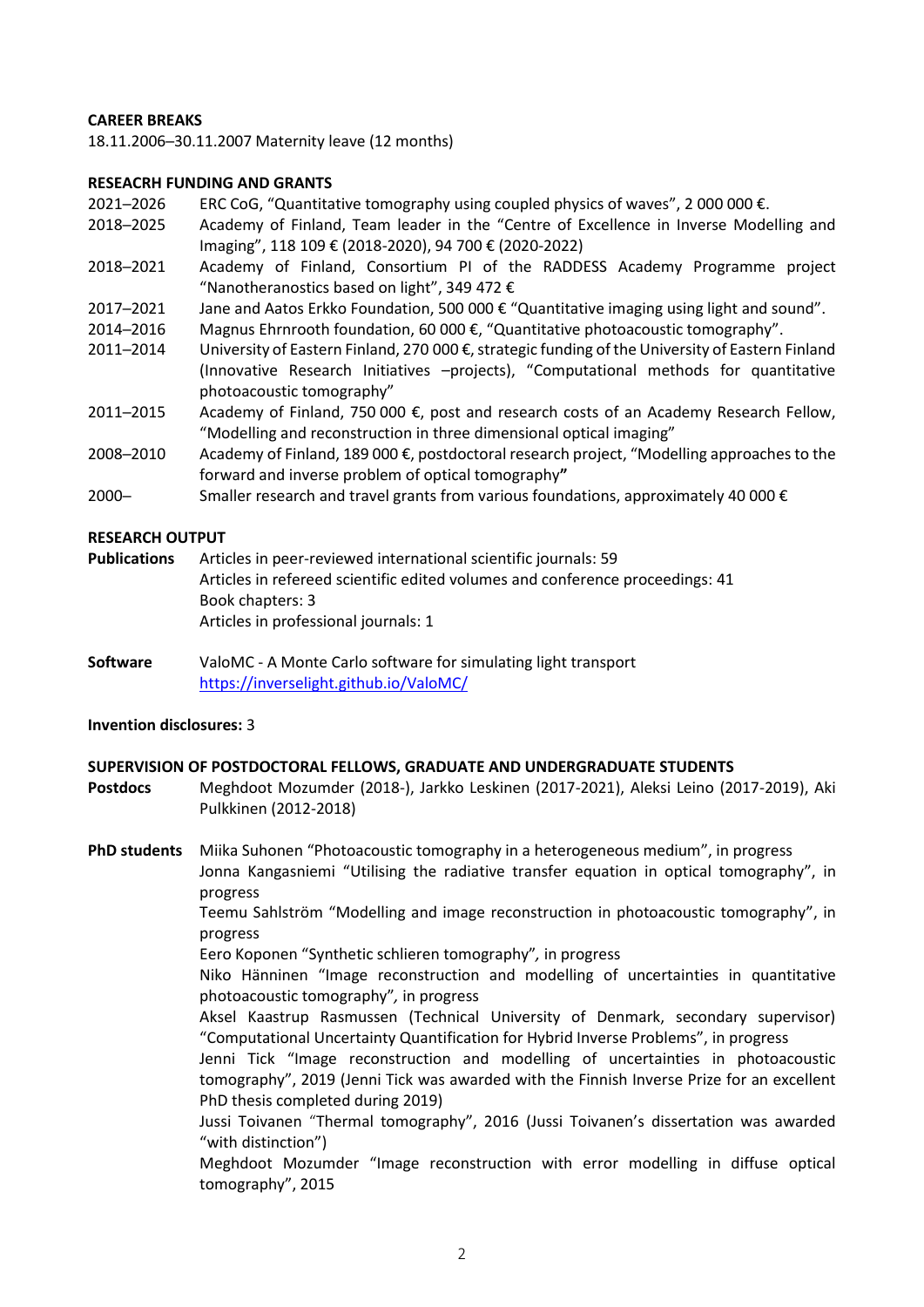Ossi Lehtikangas "Approximations and hybrid models for modeling light propagation in biological tissues", 2014

**MSc students** Suvi Källman (in progress), Anssi Manninen (in progress), Miika Suhonen (2022), Teemu Sahlström (2019), Antti Mikkonen (2019), Olli Nykänen (2015), Hwan Goh (2014), Jenni Tick (2014), Eppu Manninen (2014), Timothy Dennis (2010), Ossi Lehtikangas (2010)

## **TEACHING EXPERIENCE**

- **Lectures** Optimization, Finite element methods, Modelling II, Scientific presentation in physics
- **Short courses** "Photoacoustic imaging" at Ultrasound techniques in medicine -course "Computational inverse problems with applications in optical tomography" in International Summer School on Inverse Problems, May 25-29, 2015, Helsinki, Finland
- **Exercises** Statistical inverse problems, Mathematical modelling, Finite element methods, Optimization, Estimation theory, Modelling II, Physics A, Physics III
- Laboratory Project works in physics and in scientific computing Physics laboratory works for physics students and bioscience students Radiation protection demonstrations for bioscience students, medical students and high school students

## **Pedagogical training**

| 2012 | Research supervision course, University of Eastern Finland, 2012                          |
|------|-------------------------------------------------------------------------------------------|
| 2006 | Sample lecture, approved with grade good, University of Kuopio, Finland                   |
| 2006 | Pedagogics in University Education 1 & 2 (4 credit points), University of Kuopio, Finland |
| 2005 | Basics studies in education (15 credit points), University of Joensuu, Finland            |

## **AWARDS AND HONOURS**

# **Publications with distinction**

1 article selected as a Technical Area Pick for Biomedical Acoustics of *The Journal of the Acoustical Society of America* in 2018

3 articles selected as the highlights of *Inverse Problems* in 2006, 2010, 2012

1 article selected as insights of *Inverse Problems* in 2013

1 article selected into 25th Year Anniversary Collection of *Inverse Problems*

# **Fellowships**

| 2011–2015 | Academy Research Fellow, Academy of Finland, Finland |
|-----------|------------------------------------------------------|
| 2008-2010 | Postdoctoral Researcher, Academy of Finland, Finland |

## **Other**

2017 Reviewer of the Year for *Inverse Problems* journal for 2017 (selected by the editorial board)

# **OTHER KEY ACADEMIC MERITS**

## **Examiner of a doctoral dissertation**

Nishigandha R Patil (IIT Kanpur, India, 2022) Ciaran Bench (University College London, UK, 2022) Bjørn Christian Skov Jensen (Technical University of Denmark, Denmark, 2020) Alexander Beigl (University of Vienna, Austria, 2020) Prabodh Kumar Pandey (IIT Kanpur, India, 2020) Roman Hochuli (University College London, UK, 2016)

## **Opponent of a doctoral dissertation**

Juuso Ketola (University of Oulu, Finland, 2021)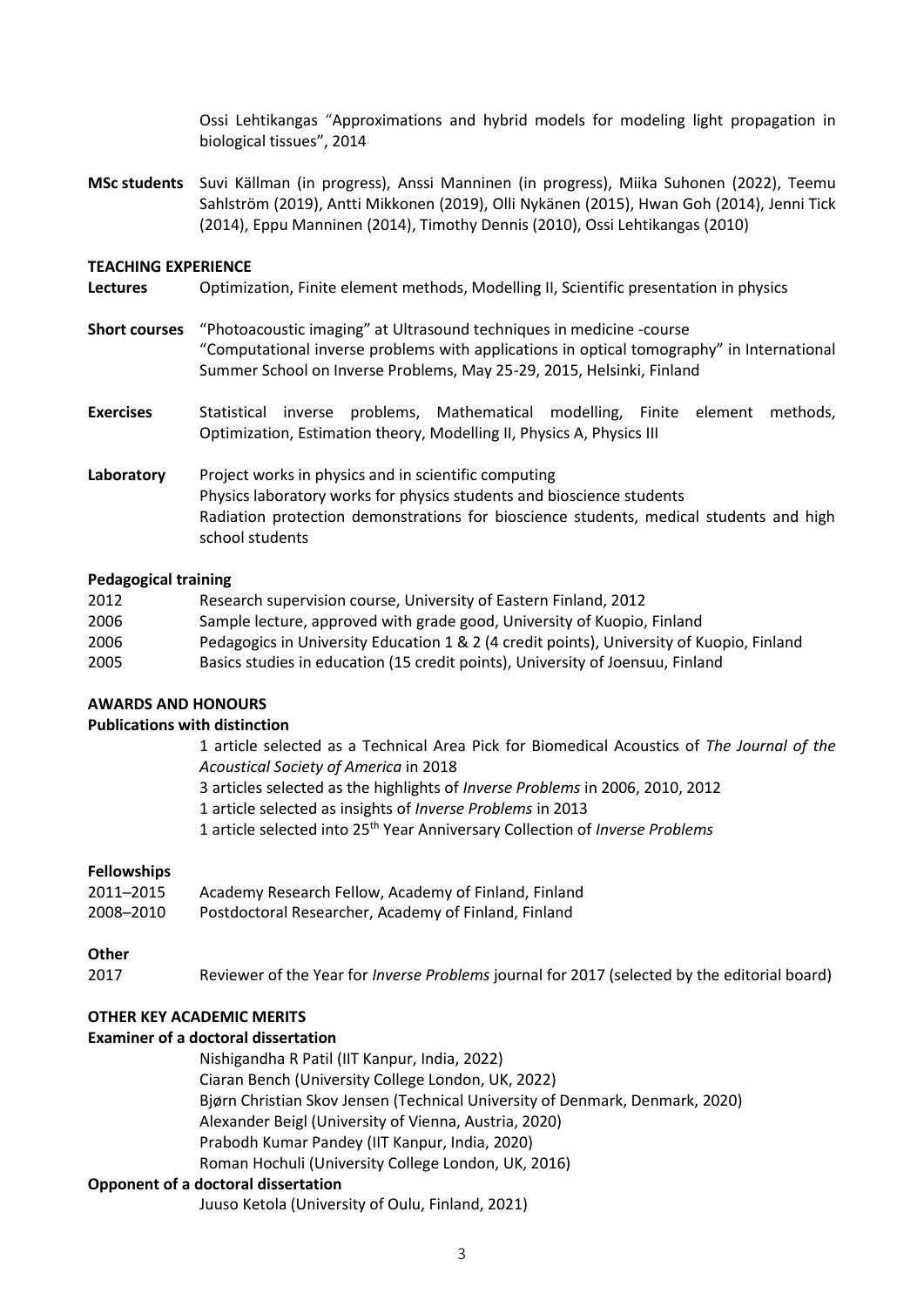Hari Nortunen (Tampere University of Technology, Finland, 2018) Martti Kalke (University of Helsinki, Finland, 2014)

# **Pre-examiner of a doctoral dissertation**

Tiina Näsi (Aalto University School of Science, Finland, 2013)

## **Expert evaluator in recruitment**

- 2019 Member of the assessment committee for a tenure track position at the Tampere University, Finland
- 2019 Member of the assessment committee for a researcher position at the Technical University of Denmark, Denmark

## **Peer review of funding applications**

2017─ Austrian Science Fund (2017, 2021) National Science Centre Poland (2020) H2020-MSCA-IF (2019, 2018) The Netherlands Organisation for Health Research and Development (2017) Austrian Academy of Sciences (2017) Czech Science Foundation (2017)

## **Memberships and positions of trust in scientific communities**

- 2010─ Member of the board (and vice president 2019─) of the "Finnish Inverse Problems Society"
- 2017─2020 Member of the board of the "Finnish Physical Society"
- 2001─ Member of the scientific societies: "Society for Industrial and Applied Mathematics, SIAM", "SPIE. The International Society for Optics and Photonics", "Finnish Physical Society"**,**  "Finnish Inverse Problems Society", **"**Photonics Finland", "Finnish Society of Medical Physics and Medical Engineering"

## **Memberships in national or international expert, evaluation or steering groups and other expert roles**

- 2020─ Collaborator in CUQI Computational Uncertainty Quantification for Inverse Problems, DTU Compute, Denmark
- 2018─ Member of the board of the "Finnish Centre of Excellence in Inverse Modelling and Imaging", Finland
- 2019 Member of the selection committee for the 2020 SIAG/UQ Early Career Prize, Society for Industrial and Applied Mathematics
- 2017─2020 Member of the Finnish National Committee of International Union for Pure and Applied Physics
- 2016─2018 Member of the "Collaborative Community of Finnish Computational Sciences", Ministry of Education and Culture, Finland
- 2012─2017 Member of the board of the "Finnish Centre of Excellence in Inverse Problems Research", Finland
- 2011─2015 Member of the board of the "Inverse Problems Doctoral Program", Finland
- 2011─2015 Supervisor in the "Finnish Doctoral Program in Computational Sciences", Finland

## **Memberships in editorial committees for scientific and professional publication series and journals**

- 2021─ Member of the editorial board of the *Inverse Problems* journal
- 2019─2020 Member of the International Advisory Panel of the *Inverse Problems* journal
- 2019─ Member of the editorial board of the *Journal of Imaging*

## **Referee for scientific publications**

2005─ Reviewer for over 200 papers in the following 43 international scientific journals: *Inverse Problems, Inverse Problems and Imaging, Journal of Inverse and Ill-Posed Problems, International Journal for Numerical Methods in Engineering, Inverse Problems in Science and Engineering, SIAM Journal on Imaging Sciences, Journal of Mathematical Imaging and Vision,*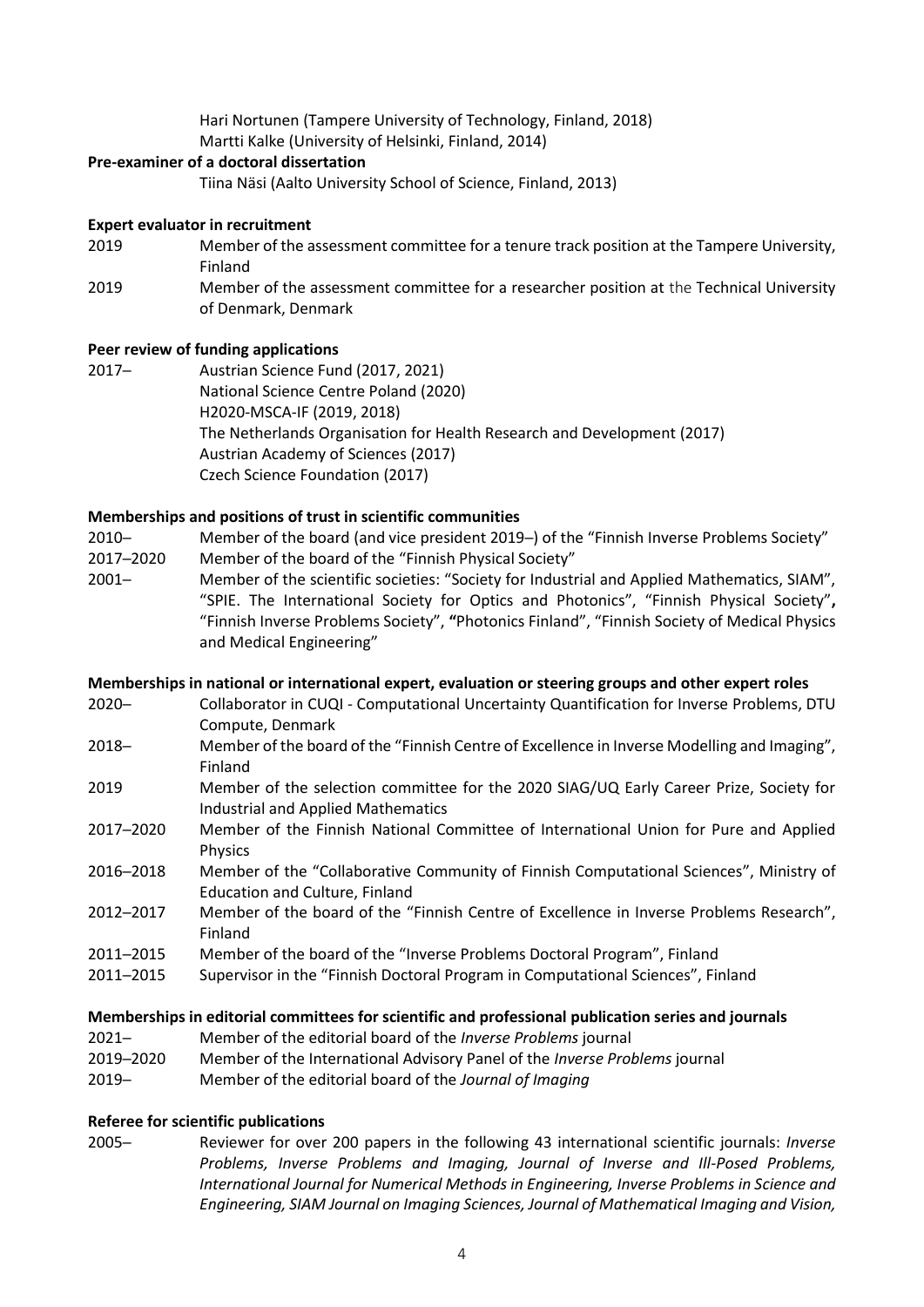*IEEE Transactions on Medical Imaging, Measurement Science and Technology, Journal of Quantitative Spectroscopy and Radiative Transfer, Biomedical Optics Express, Optics Express, Optics Letters, Journal of the Optical Society of America A, Applied Optics, Journal of Biomedical Optics, Physics in Medicine and Biology, Medical Physics, Journal of Optics, Optical Engineering, Biomedical Physics and Engineering Express, Photoacoustics, Applied Physics Letters, IET Image Processing, IEEE Transactions on Computational Imaging, IEEE Photonics Journal, IEEE Transactions on Magnetics, IEEE Photonics Technology Letters, IEEE Journal of Biomedical and Health Informatics, IEEE Sensors Journal, IEEE Access, International Journal of Thermal Sciences, Journal of Mathematical Analysis and Applications, Communications in Computational Physics, Computational Optimization and Algorithms, Journal of Statistical Distributions and Applications, Journal of Selected Topics in Quantum Electronics, Journal of Biophotonics, Journal of Imaging, Quantitative Imaging in Medicine and Surgery, Journal of Micro/Nanolithography MEMS and MOEMS (JM3), Mechanics of Advanced Materials and Structures, PLOS ONE, Physica Scripta, Chemical Engineering Research and Design, Advances in Mechanical Engineering*

# **Administrative or working group positions in institutes of higher education and research organisations**

- 2019- Member of the board of the Institute of Photonics, University of Eastern Finland
- 2010─ Member of the board of the Department of Applied Physics, University of Eastern Finland
- 2013─2021 Member of the teaching work group of the Department of Applied Physics, University of Eastern Finland
- 2013─2018 Organiser of the Department of Applied Physics Seminar Series on Computational Physics, University of Eastern Finland
- 2014─ Founder of the network of female researchers of the Finnish Inverse Problems Society
- 2008─ Founder of the network of female researcher of the Department of Applied Physics, University of Eastern Finland

# **ORGANISING SCIENTIFIC CONFERENCES**

# **Organising scientific meetings**

- 2023 The Isaac Newton Institute for Mathematical Sciences programme "Rich and nonlinear tomography - a multidisciplinary approach", January 1 – June 30, 2023, Cambridge, UK
- 2022 Inverse Days 2022 on the occasion of the 60th birthday of Professor Jari Kaipio conference, December 12-16, 2022, Kuopio, Finland
- 2022 Workshop "Second Finnish Workshop on Radiative Transfer", May 10-11, 2022, Kuopio, Finland
- 2019 Summer school "Finnish Summer School on Inverse Problems", June 3-7, 2019, Helsinki, Finland
- 2019 Workshop "Finnish Workshop on Radiative Transfer", May 6-7, 2019, Helsinki, Finland
- 2012 Summer school "Summer School on Computational Methods for Inverse Problems in Imaging", June 11-15, 2012, Kuopio, Finland

# **Memberships in scientific committees of scientific conferences**

- 2022 Optica Biomedical Optics Congress, April 24-27, 2022, Fort Lauderdale, Florida, U.S.A.
- 2022 SIAM Conference on Uncertainty Quantification, April 12-15, 2022, Atlanta, Georgia, U.S.A.
- 2021 Opto-Acoustic Methods and Applications conference at the European Conferences on Biomedical Optics, June 20-24, 2021, Munich, Germany
- 2020 OSA Biomedical Optics Congress, Optical Tomography and Spectroscopy meeting, April 20- 23, 2020, Organised as an all-virtual web conference format due to COVID-19
- 2019 OSA Imaging and Applied Optics Congress, Mathematics in Imaging topical meeting, June 24 – 27, 2019, Munich, Germany
- 2018 Mathematics in Imaging, part of OSA Imaging and Applied Optics Congress, June 25 28, 2018, Orlando, Florida, USA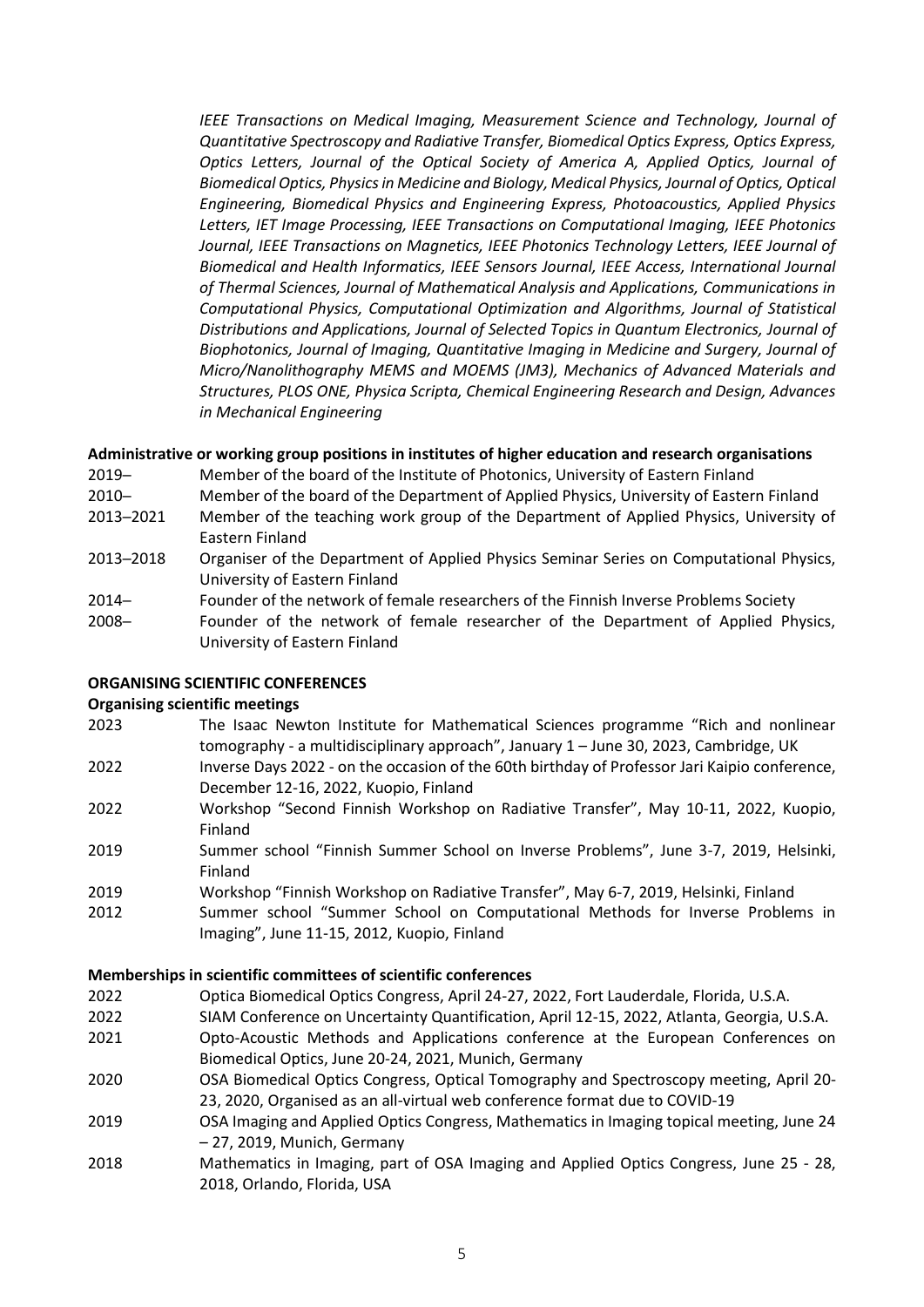## **Organising mini-symposia in scientific conferences**

- 2022 Uncertainty Quantification and Diffusion Driven Tomography, together with Kim Knudsen and Tapio Helin, in *SIAM Conference on Imaging Science*, March 21-25, 2022, Virtual conference.
- 2019 Uncertainty quantification in imaging, together with Tapio Helin and Nuutti Hyvönen, in *International Congress on Industrial and Applied Mathematics*, July 15-19, Valencia, Spain
- 2018 Imaging with light and sound, together with Felix Lucka, in S*IAM Conference on Imaging Science*, June 5 -8, 2018, Bologna, Italy
- 2015 Optical Imaging using light: from theory to application, together with Teresa Correia, in *Applied Inverse Problems* conference, May 25 -29, 2015, Helsinki, Finland
- 2013 Tomography Based on the Radiative Transfer Equation, together with Simon Arridge and Arnold D Kim, in *Applied Inverse Problems* conference, July 1-5, 2013, Daejon, Korea

## **INVITED LECTURES**

## **Invited plenary and keynote lectures**

- 2021 "Tomography using light and sound" in *Optics and Photonics Days,* December 1-3, 2021, Turku, Finland
- 2019 "Modelling of errors in photoacoustic tomography" in *CIRM Conference on Mathematical and Numerical Approaches for Multi-Wave Inverse Problems*, April 1-5, 2019, Marseille, France
- 2017 "Bayesian approach to photoacoustic tomography", in *IMA Conference on Inverse Problems from Theory to Application*, September 19-21, 2017, Cambridge, UK
- 2016 "Bayesian approach to quantitative photoacoustic tomography" in *New trends in Hybrid Ultrasonic Imaging*, March 7-10, 2016, Orléans, France
- 2014 "A Bayesian approach to quantitative photoacoustic tomography" in *Distinguished Lectures on Inverse Problems*, August 4-8, 2014, Helsinki, Finland

## **Invited minicourses**

2015 "Computational inverse problems with applications in optical tomography" in *International Summer School on Inverse Problems*, May 25-29, 2015, Helsinki, Finland

## **Invited lectures in international conferences and workshops**

- 2021 "Utilising the Radiative Transfer Equation in Optical Imaging" in *Special Semester Tomography Across the Scales Prequel Workshop*, virtual & Linz, Austria, October 11-15, 2021 2021 "Photoacoustic tomography", in *Virtual Symposium on Multimodal Medical Engineering*, Kuopio University Hospital, September 23, 2021
- 2021 "Bayesian approach to quantitative photoacoustic tomography" in *ESI workshop on Tomographic Reconstructions and their Startling Applications*, Virtual workshop of the Erwin Schrödinger International Institute for Mathematics and Physics (ESI), March 15-25, 2021
- 2018 "Bayesian approach to photoacoustic tomography" in *INdAM workshop Reconstruction Methods for Inverse Problems*, arranged by E. Beretta, M. de Hoop, E. Francini, O. Scherzer and A. Aspri, Istituto Nazionale di Alta Matematica, Rome, Italy, May 28 – June 1, 2018
- 2018 "Quantitative photoacoustic tomography" in *Trends in Hybrid Data Tomography*, arranged by K. Knudsen and T. Brander, Technical University of Denmark, Lyngby, Denmark, January 24, 2018
- 2017 "Imaging and uncertainty quantification in photoacoustic tomography" in *Bayesian and Nonlinear Inverse Problems*, arranged by F. Dunker, T. Hohage, E. Mammen, J. Schmidt-Hieber and A. van der Vaart, Leiden, the Netherlands, August 28 – September 1, 2017
- 2017 "Quantitative photoacoustic tomography using transport and diffusion models" in *Quantitative Tomographic Imaging – Radon meets Bell and Maxwell*, arranged by M. Bergounioux, U. Langer and O. Scherzer, Linz, Austria, July 10-14, 2017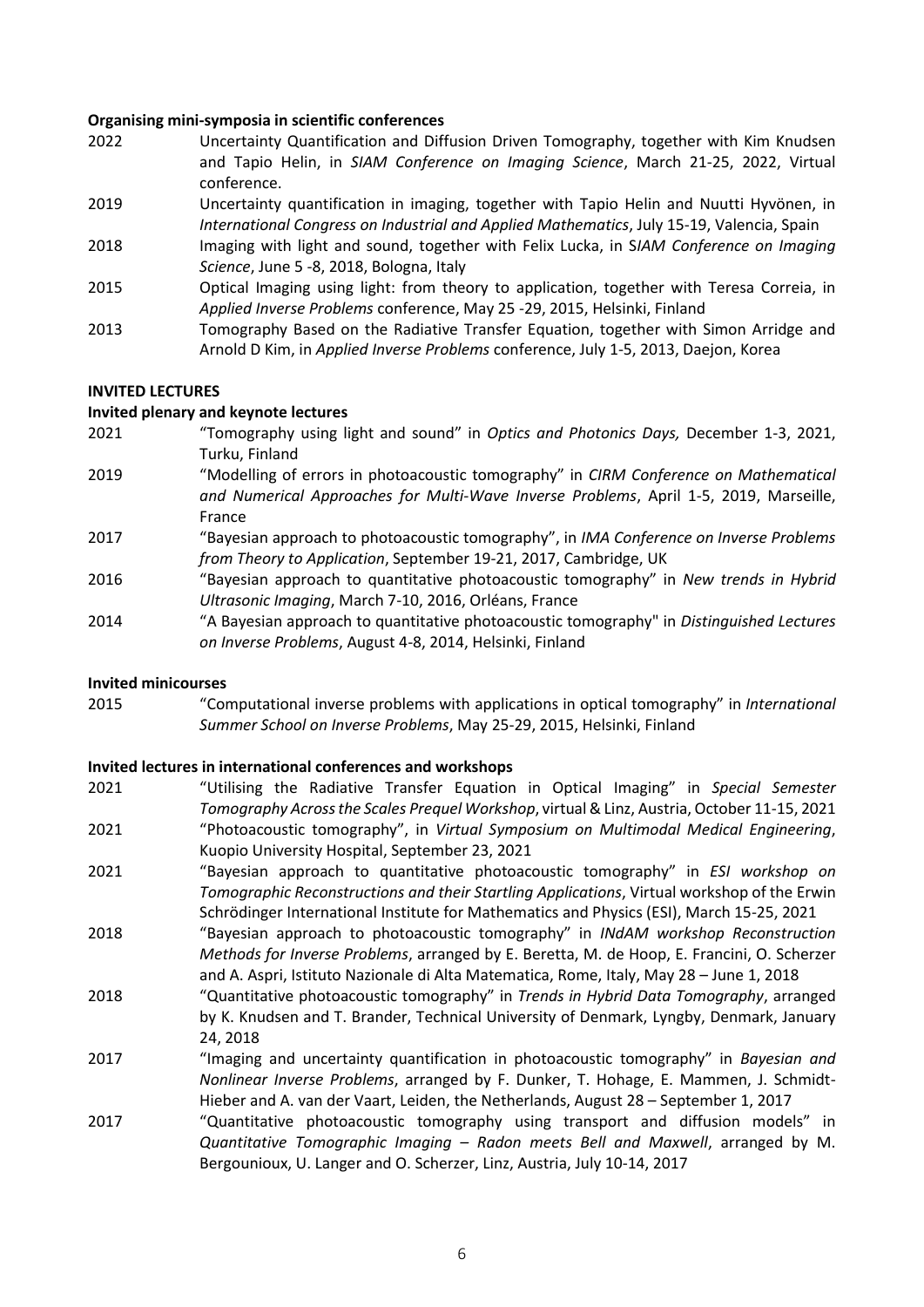- 2017 "Image Reconstruction and Uncertainty Quantification in Photoacoustic Tomography" in *Mathematics in Imaging, OSA Imaging and Applied Optics Congress*, San Francisco, California, USA, June 26-29, 2017
- 2017 "Bayesian approach to quantitative photoacoustic imaging" *in Oberwolfach workshop on Computational Inverse Problems for Partial Differential Equations*, arranged by L. Borcea, T. Hohage and B. Kaltenbacher, Oberwolfach, Germany, May 14-20, 2017
- 2017 "Bayesian Approach to Quantitative Photoacoustic Tomography" in *Optimal Experimental Design and Inverse Problems* workshop arranged by N. Polydorides, The Alan Turing Institute, London, UK, 14-15 March, 2017
- 2016 "Utilising the radiative transfer equation in quantitative photoacoustic tomography" in *Quantitative Photoacoustic Imaging Workshop* organised by B. Cox, London, UK, 2016
- 2016 "Image reconstruction with uncertainty quantification in photoacoustic tomography" in *Inverse Problems in the Alps workshop*, Obergurgl, Austria, March 15-19, 2016
- 2015 "A Bayesian Approach to Quantitative Photoacoustic Tomography" in Workshop on *Quantitative Photoacoustic Imaging* organised by J. Laufer, Berlin, Germany, 2015
- 2014 "Light Models for Quantitative Photoacoustic Tomography" in *Quantitative Photoacoustic Imaging Workshop* organized by B. Cox, London, UK, 2014
- 2013 "Utilising radiative transfer equation in quantitative photoacoustic tomography", in *MIRAN Workshop on Inverse Transport Problems* organised by O. Dorn, Manchester, UK, 2013
- 2010 "Approximation error approach for compensating for modelling errors in optical tomography", in *Inverse Transport Theory and Tomography* workshop organised by G. Bal, P. Stefanov and G. Uhlmann, Banff, Canada 2010

# **Invited lectures in mini-symposia of international conferences**

| 2019 | "Image reconstruction and modelling of uncertainties in photoacoustic tomography" in<br>Recent Advances in Tomographic Imaging mini-symposium arranged by M. Haltmeier and R.<br>Kowar, International Congress on Industrial and Applied Mathematics, Valencia, Spain, 15-               |
|------|------------------------------------------------------------------------------------------------------------------------------------------------------------------------------------------------------------------------------------------------------------------------------------------|
|      | 19 July, 2019                                                                                                                                                                                                                                                                            |
| 2019 | "Modelling of Uncertainties in Photoacoustic Tomography Using a Bayesian Approach" in<br>Operator Errors in Inverse Problems and PDEs mini-symposium arranged by Y. Korolev and<br>C.-B. Schönlieb, Applied Inverse Problems conference, Grenoble, France, 8-12 July 2019                |
| 2019 | "Image Reconstruction and Model Reduction in Quantitative Photoacoustic Tomography" in<br>Inverse Problems in Elastography and Coupled-physics Imaging mini-symposium arranged by<br>L. Mindrinos and P. Elbau, Applied Inverse Problems conference, Grenoble, France, 8-12 July<br>2019 |
| 2016 | "Bayesian Approach to Quantitative Photoacoustic Tomography" in Inverse Problems mini-<br>symposium arranged by S. Siltanen, Mathdays, Turku, Finland, 2016                                                                                                                              |
| 2015 | "Model reduction in optical imaging using a Bayesian approach" in Computational learning<br>and model optimization mini-symposium arranged by C.-B. Schönlieb, M. Chung and J.C. De<br>Los Reyes, International Congress on Industrial and Applied Mathematics, Beijing, China,<br>2015  |
| 2015 | "Bayesian approach to image reconstruction in quantitative photoacoustic tomography" in<br>Attenuation and Dispersion in Photoacoustic Imaging mini-symposium arranged by C. Shi and<br>H. Ammari, International Congress on Industrial and Applied Mathematics, Beijing, China,<br>2015 |
| 2015 | "Truncated Fourier-series approximation of the time-dependent radiative transfer equation"<br>in Inverse Transport and Optical Tomography mini-symposium arranged by M. Machida,<br>Applied Inverse Problems Conference, Helsinki, Finland, 2015                                         |
| 2014 | "Bayesian Image Reconstruction in Quantitative Photoacoustic Tomography" in<br>Photoacoustic Tomography mini-symposium arranged by S.R. Arridge and B. Cox, SIAM<br>Imaging Science Conference, Hong Kong, 2014                                                                          |